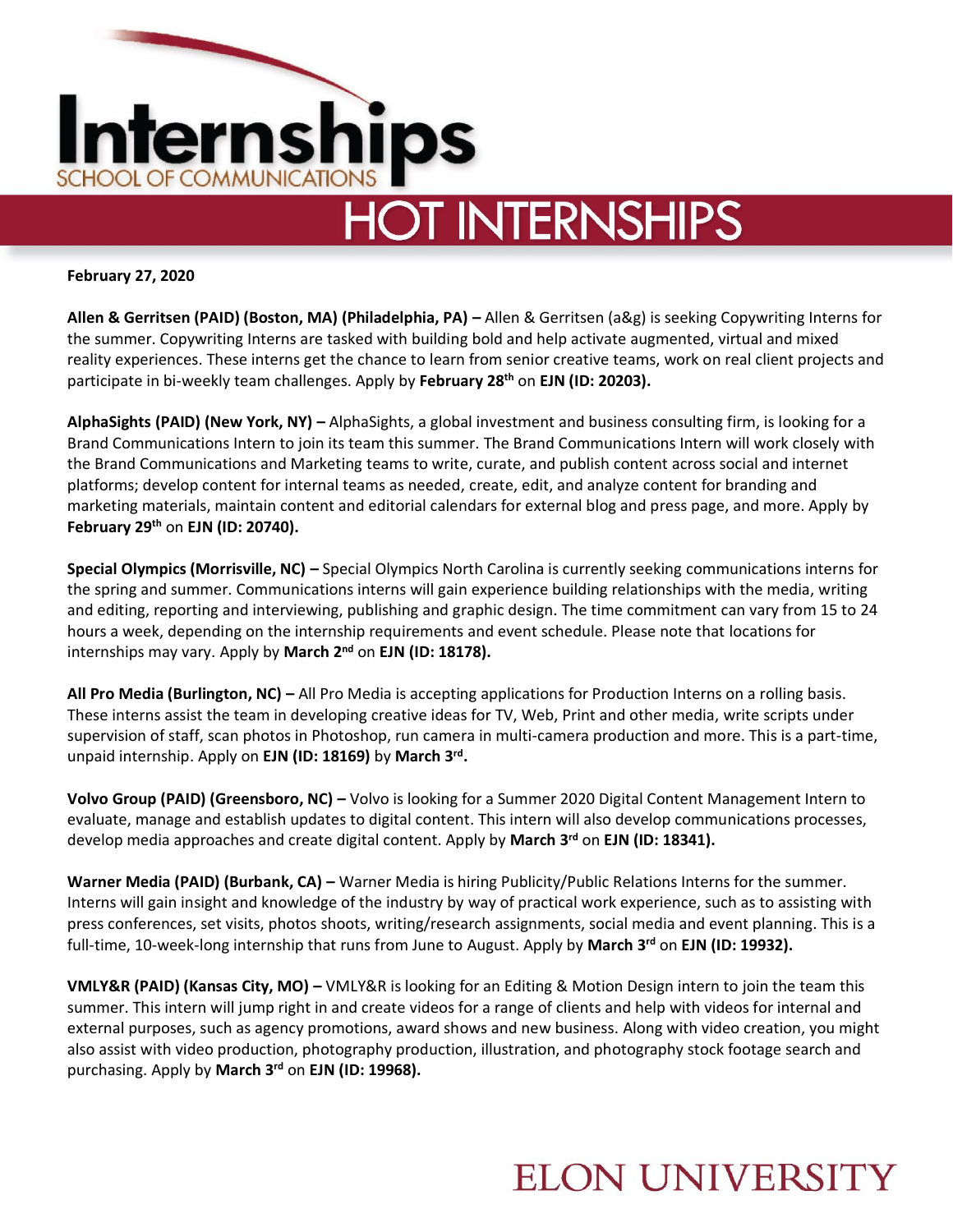

# **HOT INTERNSHIPS**

**Lewis Ginter Botanical Garden (Richmond, VA) –** Lewis Ginter Botanical Garden is looking for a Summer Public Relation & Marketing Intern. Responsibilities include researching and writing basic news releases, assisting with events as needed, photographing, filming and editing footage, and writing blog posts for the Garden's blog. Apply by **March 15th** on **EJN (ID: 9166).** 

**Credo (PAID) (Whitsett, NC) –** Credo seeks a well-organized and enthusiastic Marketing Communications Intern for Summer 2020, who will assist the Business Development & Marketing teams with marketing initiatives, proposals, events, and design of assets and sales materials. This part-time intern position will report to a member of the External Relations Team. This intern will work a maximum of 29 hours per week. Apply on **EJN (ID: 20917).**

**EarthXFilm Festival (Dallas, TX)** – EarthxFilm, an environmental film festival with year-round events, is looking for interns to work on film, marketing, programming or special events. This internship will provide a unique opportunity to be involved in multiple projects, with the potential to support donor and sponsor activities, festival events, public relations activities, social media campaigns, corporate video production and marketing content creation. This is a part-time internship that is available for college credit. Apply on **EJN (ID: 7881).** 

**M Booth (PAID) (New York, NY) –** M Booth focuses on PR, digital and influencer marketing, social media, branded content, creative innovation and design, analytics, research and more. This integrated communications agency is currently seeking interns to join its Summer 2020 Intern class. Interns will collaborate on team brainstorms, media/influencer outreach, and event coordination. This is a full-time, eight-week-long internship program. To learn more and apply, click [here.](https://boards.greenhouse.io/mbooth/jobs/4645284002)

**ViacomCBS (PAID) (Boston, MA) –** ViacomCBS is accepting applications for its Summer Digital Journalism Internship. The Digital Journalism Intern will assist in the production of news stories for the site, cut video clips of reporter stories from the WBZ-TV newscasts and learn the basics of SEO and social media for CBS Boston.com. The intern will work under the supervision of our evening web producer three nights a week for ten weeks. Clic[k here](https://viacomcbs.careers/boston-ma/digital-journalism-internship-summer/96EE1ADD48E544FB9862B31C69E53D84/job/?utm_medium=Social%20Media&utm_campaign=LinkedIn.com&utm_source=LinkedIn.com-DE&vs=1606) to learn more.

**W2O Group (PAID) (New York, NY) (San Francisco, CA) (Florham Park, NJ) –** W2O Group is looking for Public Relations Account Interns for its New York, San Francisco and Florham Park location this summer. This intern will work closely with W2O's healthcare and pharmaceutical teams, actively participate in account team projects, and develop strategic and creative thinking skills in an agency environment. Look [here](https://www.w2ogroup.com/apply/?gh_jid=4544511002&gh_src=9e21b58e2) to learn more.

**Taylor Global (PAID) (New York, NY) –** Taylor is looking for interns to provide assistance to its account teams. Some of the responsibilities include researching and drafting press materials, conducting basic media outreach, and writing, coordinating and distributing press materials. These full-time summer interns must be rising college seniors or a recent college graduates with prior internship experience. Click [here](https://boards.greenhouse.io/taylorstrategy/jobs/4662990002?gh_src=b84b1da42) to apply.

**Marina Maher (New York, NY) –** Marina Maher Communications, an integrated marketing and communications agency, is seeking a Media Intern for the summer. Interns gain experience assisting in the development of written materials and general client correspondence, as well as media monitoring for relevant trends, brands and competitor coverage. The internship program runs from June  $1^{st}$  to August  $7^{th}$ . Clic[k here](http://www.hellommc.com/careers/?__jvst=Job%20Board&__jvsd=LinkedInFree&nl=1) to learn more, apply and look at other MMC internships.

**Turner (PAID) (Denver, CO) –** TURNER, a national boutique PR and digital communications firm, is looking for an intern to join its travel and tourism team for the summer. Under the guidance of a TURNER team member, this internship will provide the selected candidate with the opportunity to gain experience working in a travel, tourism and lifestyle PR firm. Click [here](https://boards.greenhouse.io/turner/jobs/4022414003?gh_src=80b223943) to learn more.

### **ELON UNIVERSITY**